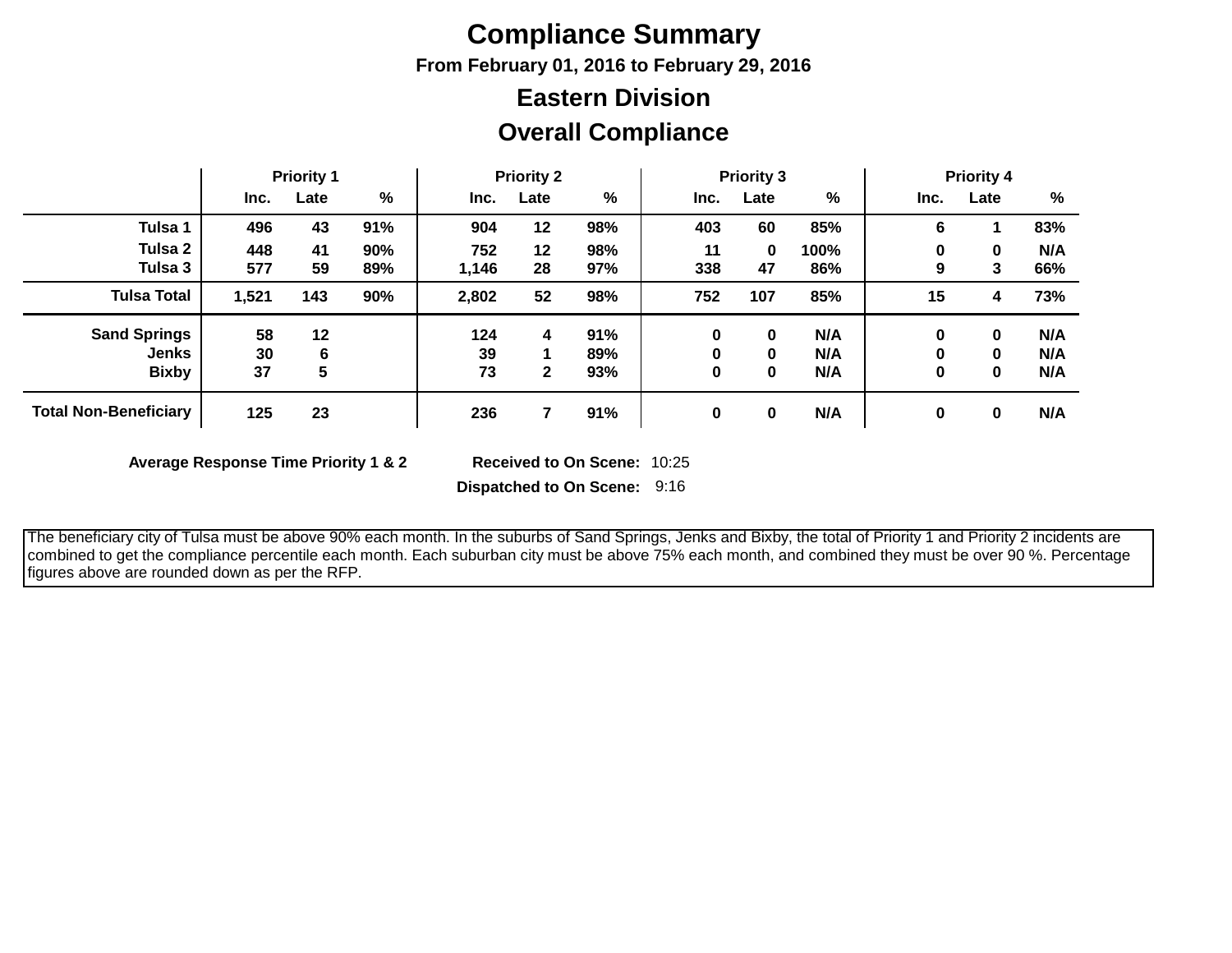# **Compliance Summary**

**From February 01, 2016 to February 29, 2016**

#### **Overall Compliance Western Division**

|                               | <b>Priority 1</b> |              | <b>Priority 2</b> |       |      | <b>Priority 3</b> |             |      | <b>Priority 4</b> |      |              |      |
|-------------------------------|-------------------|--------------|-------------------|-------|------|-------------------|-------------|------|-------------------|------|--------------|------|
|                               |                   | Inc. Late    | %                 | Inc.  | Late | $\frac{9}{6}$     | Inc.        | Late | %                 | Inc. | Late         | %    |
| <b>Oklahoma City 1</b>        | 916               | 65           | 92%               | 1,395 | 24   | 98%               | 293         | 23   | 92%               | 3    | 0            | 100% |
| <b>Oklahoma City 2</b>        | 914               | 100          | 89%               | 1,337 | 34   | 97%               | 246         | 9    | 96%               |      | 0            | 100% |
| <b>Edmond</b>                 | 162               | 30           | 81%               | 204   | 15   | 92%               | 62          | 3    | 95%               | 0    | 0            | N/A  |
| <b>Total OKC &amp; Edmond</b> | 1,992             | 195          | 90%               | 2,936 | 73   | 97%               | 601         | 35   | 94%               | 4    | 0            | 100% |
| <b>Warr Acres</b>             | 29                | $\mathbf{2}$ |                   | 37    |      | 95%               | $\bf{0}$    | 0    | N/A               | 0    | $\mathbf{0}$ | N/A  |
| <b>Bethany</b>                | 60                | 6            |                   | 87    | 4    | 93%               |             |      | N/A               | 0    | 0            | N/A  |
| Mustang                       | 30                | 8            |                   | 48    | 7    | 80%               | 15          |      | 93%               | 0    | 0            | N/A  |
| <b>The Village</b>            | 15                | $\mathbf{2}$ |                   | 35    | 0    | 96%               | O           | 0    | N/A               | 0    | 0            | N/A  |
| <b>Nichols Hills</b>          | 4                 | $\bf{0}$     |                   | 6     | 0    | 100%              | O           |      | N/A               | 0    | 0            | N/A  |
| Yukon                         | 70                | 13           |                   | 73    | 0    | 90%               | 55          | 7    | 87%               | 0    | 0            | N/A  |
| <b>Total Non-Beneficiary</b>  | 208               | 31           |                   | 286   | 12   | 91%               | 70          | 8    | 88%               | 0    | $\mathbf 0$  | N/A  |
| <b>Piedmont</b>               | 7                 |              |                   | 6     |      |                   | $\mathbf 0$ |      |                   | 0    |              |      |

**Average Response Time Priority 1 & 2** 

**Dispatched to On Scene:** 22:32:21 Received to On Scene: 22:32:57

 The beneficiary cities of Oklahoma City and Edmond must be above 90% each month. In the suburbs of Warr Acres, Bethany, Mustang, The Village, Nichols Hills, and Yukon, the total of Priority 1 and Priority 2 incidents are combined to get the compliance percentile each month. Each suburban city must be above 75% each month, and combined they must be over 90 %. Percentage figures above are rounded down as per the RFP.